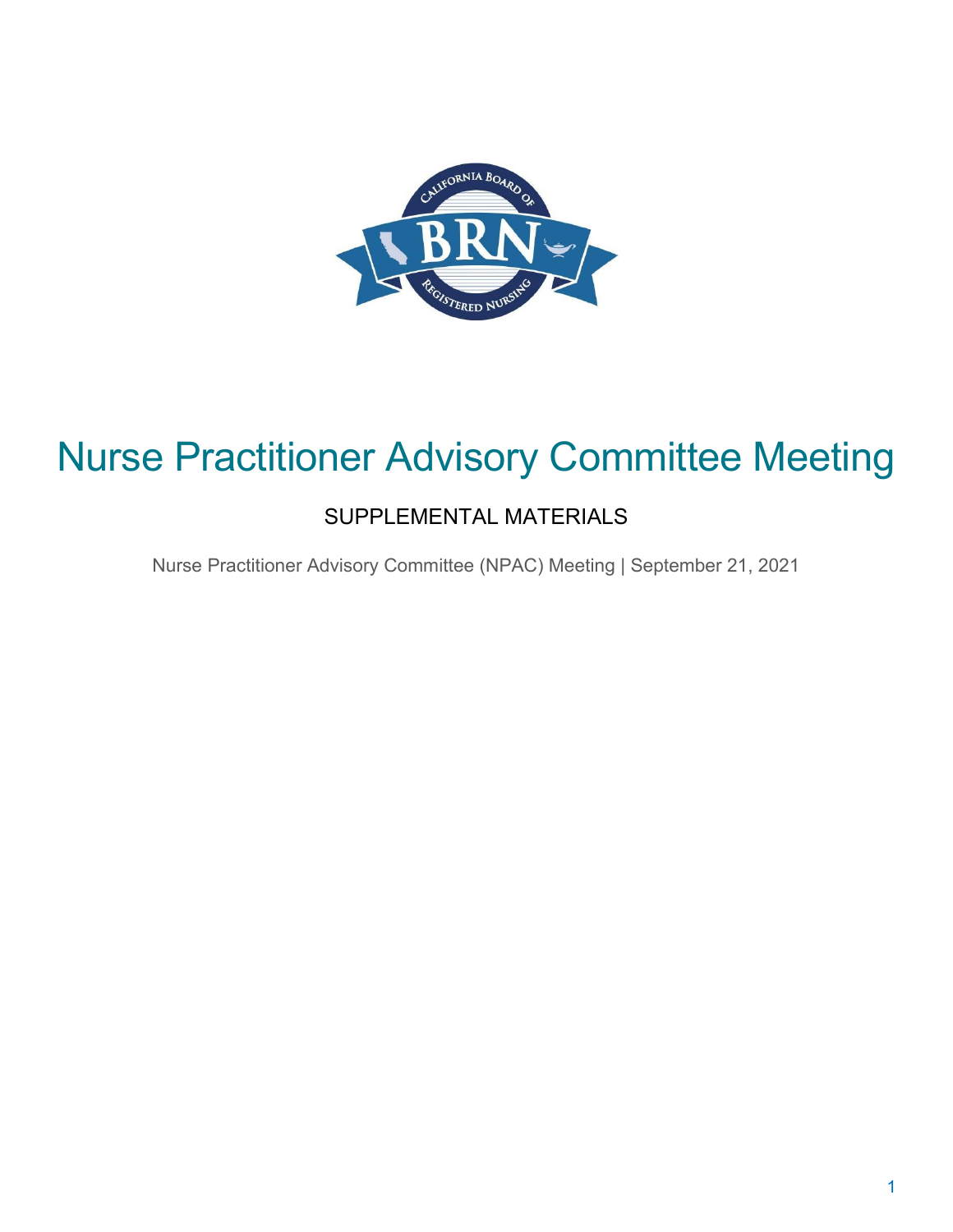| Services (OPES), regarding occupational analysis mandated under BPC section 2837.105 - |
|----------------------------------------------------------------------------------------|
| 12                                                                                     |
|                                                                                        |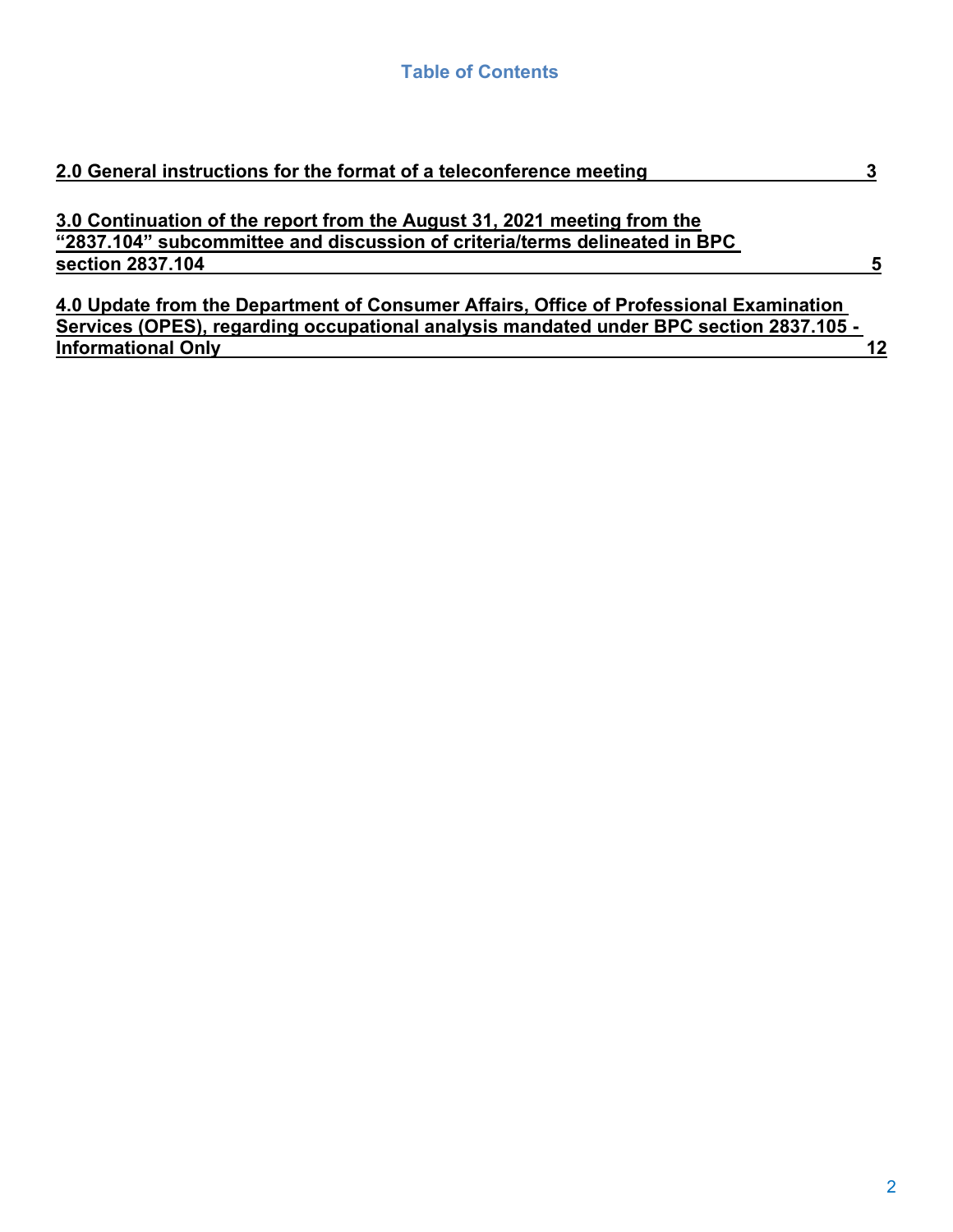

# Agenda Item 2.0

### General instructions for the format of a teleconference meeting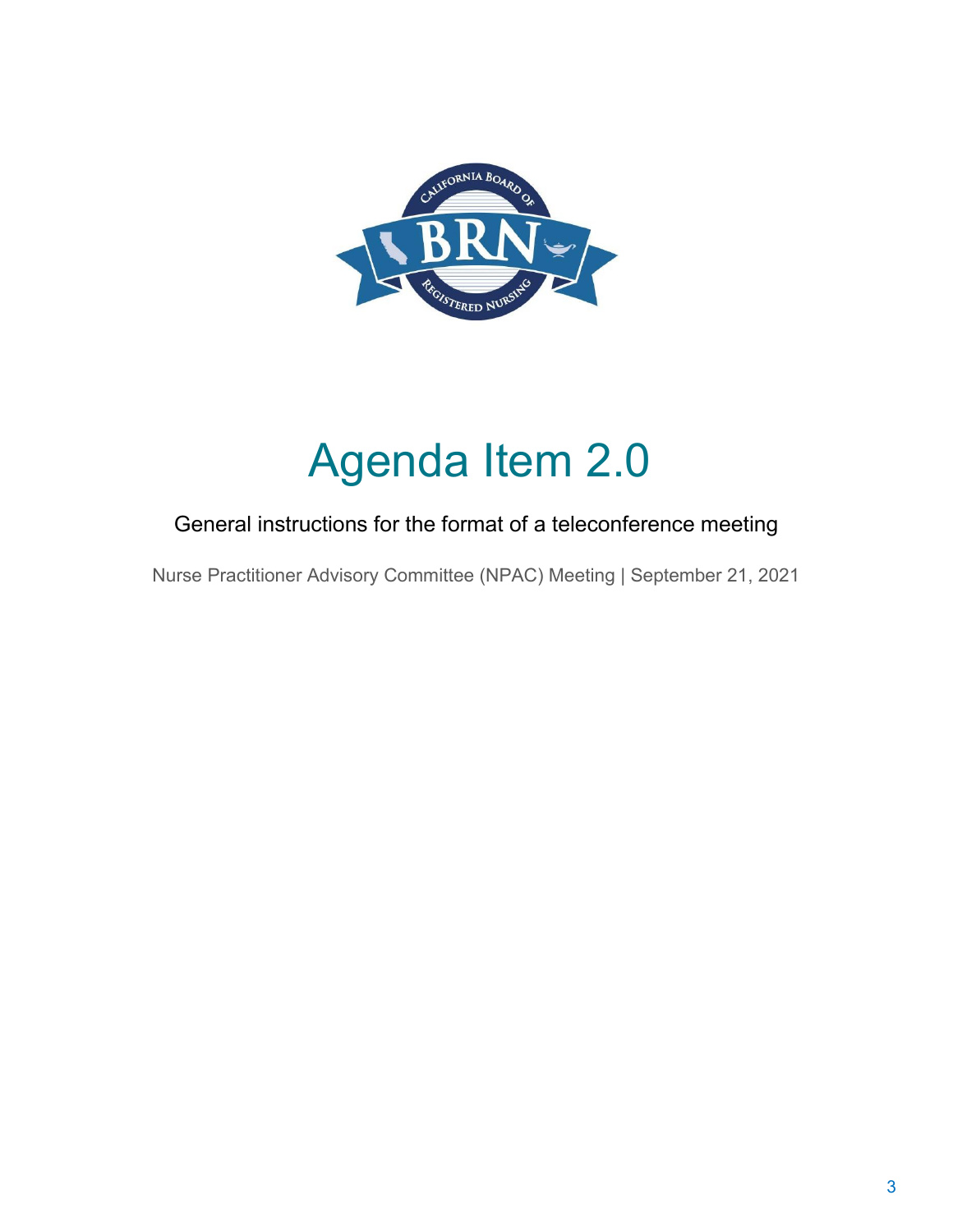### **Participating During a Public Comment Period**

If you would like to make a public comment:

1. Click on the 'Q and A' button near the bottom, center of your WebEx session.



- 2. The 'Q and A' chat box will appear.
- 3. 'Send' a request to 'All Panelists' stating "Comment Time Requested". You will be identified by the name or moniker you used to join the WebEx session, your line will be opened, and you will have 2 minutes to provide comment.

NOTE: Please submit a new request for each topic on which you would like to comment.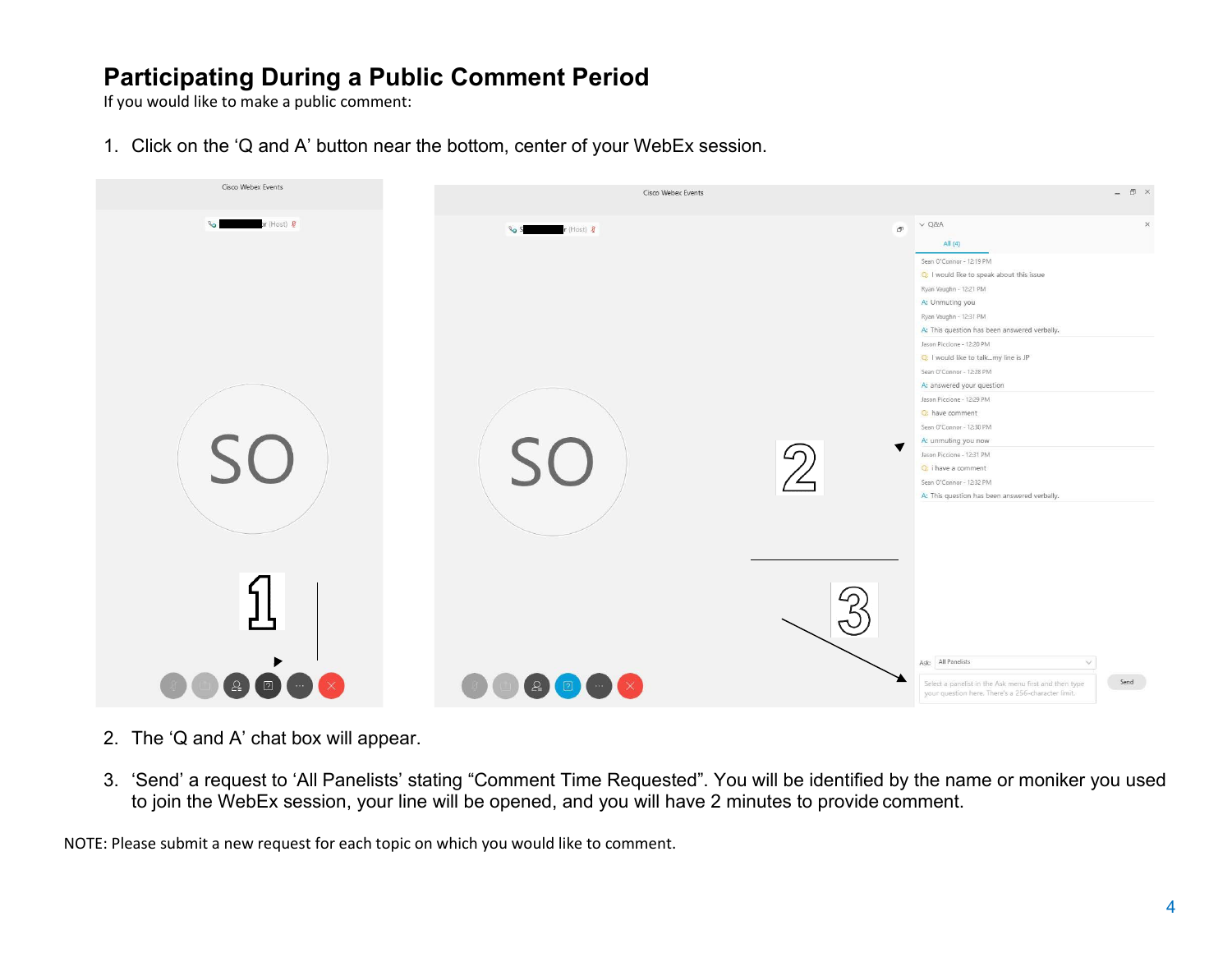

## Agenda Item 3.0

#### **Continuation of the report from the August 31, 2021 meeting from the "2837.104" subcommittee and discussion of criteria/terms delineated in BPC section 2837.104**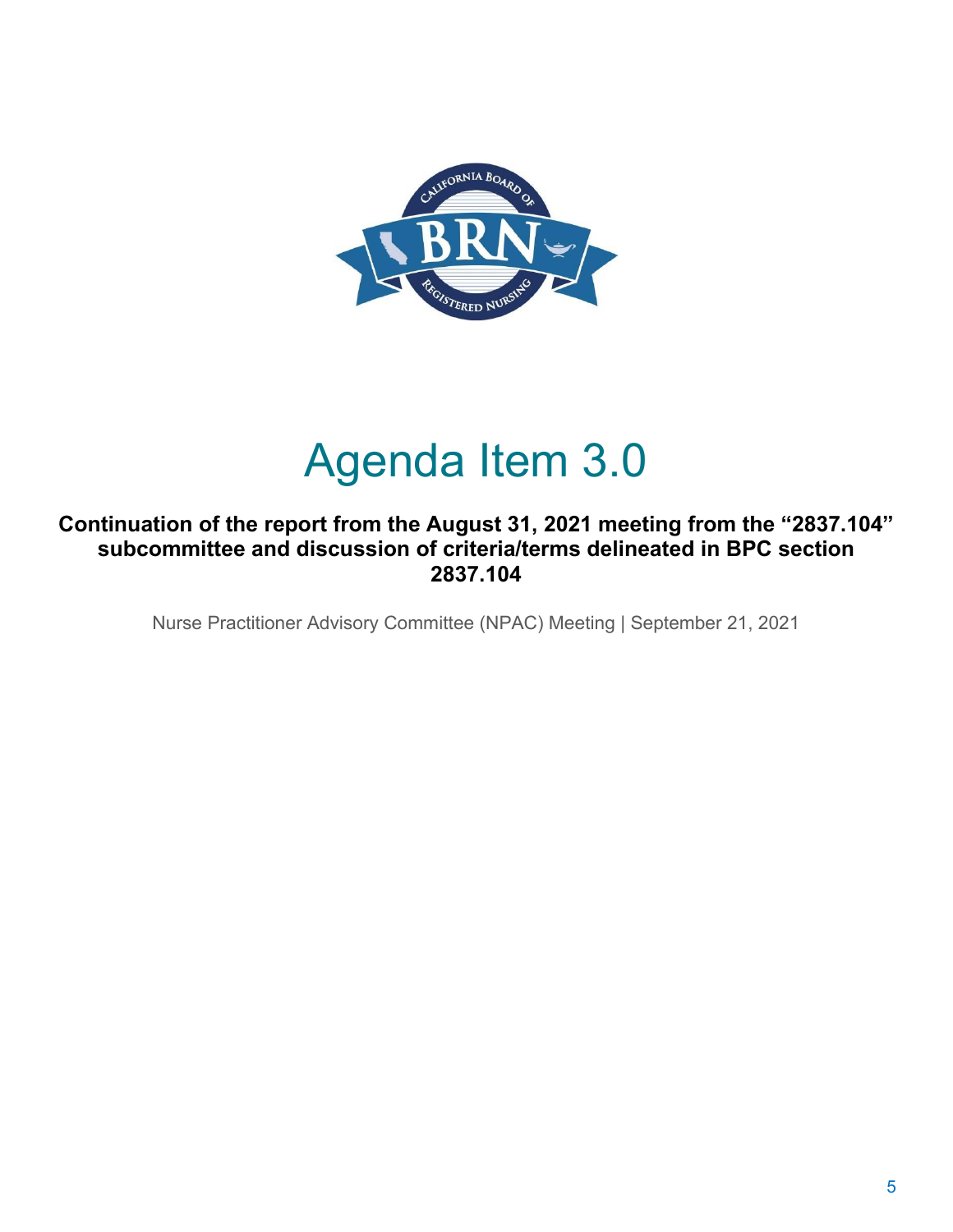**AGENDA ITEM:** 3.0 **DATE:** September 21, 2021

| <b>ACTION REQUESTED:</b> | Continuation of the report from the August 31, 2021, meeting from the<br>"2837.104" subcommittee and discussion of criteria/terms delineated in BPC<br>section 2837.104 |
|--------------------------|-------------------------------------------------------------------------------------------------------------------------------------------------------------------------|
| <b>REQUESTED BY:</b>     | Samantha Gambles Farr, RN, MSN, FNP-C, CCRN, RNFA<br>NPAC Chair                                                                                                         |

#### **BACKGROUND:**

During the August 31, 2021 NPAC meeting, not all members of the "2837.104" subcommittee were able to present recommendations on the criteria/terms delineated in BPC section 2837.104. This agenda item is to continue the "2837.104" subcommittee's presentation on the criteria/terms delineated in BPC section 2837.104 and allow for NPAC discussion.

**Committee Member Name:** Kevin Maxwell, PhD, DNP, FNP-BC, RN

**Bill/Statute Provision**: BPC 2837.104

**RULE** (1 to 2 sentences):

Nurse Practitioners who have earned a clinical Doctor of Nursing practice degree who have the requisite number of direct patient contact hours (currently 1080) as defined by the CA BRN in the course of their education experience and have practiced as a nurse practitioner in good standing have the requirement of three years of practice as a nurse practitioner in good standing, not inclusive of the transition to practice (BPC 2837.104(b)(1)(C)), lowered to 1 year or less.

#### **REASON(S):**

It is the intent of the Legislature that the requirements under this article shall not be an undue or unnecessary burden to licensure or practice. The requirements are intended to ensure the new category of licensed nurse practitioners has the least restrictive amount of education, training, and testing necessary to ensure competent practice.

Requiring the same number of additional hours of Advanced Practice nurses who have attained the DNP would place them at a disadvantage as compared to those with a Master's level degree and not taking their additional training into account would result in a more restrictive environment which is contrary to the stated intent of the bill.

#### **Background Information**

Multiple studies done since the 1970s have shown the effectiveness of the Advanced Practice Nurse (APN). Studies in outpatient settings have shown APNs can manage a wide variety of problems and achieve similar patient outcomes as physicians (Knickman et al., 1992). Care from an APN has advantages. APNs use an holistic approach, spend more time with patients, and are less costly than physicians (Mundinger, 1994). Patients receiving care from an APN may be linked to improvements in compliance and satisfaction (Thompson et al., 1982).

When comparing the care delivered by APNs either independently or as part of a team of providers, in Advanced Practice Nurse Outcomes 1990-2008: A Systematic Review, Newhouse et al. were able to show that APNs play an important role in improving patient care quality and provide effective high-quality care in the United States. APNs can augment physician efforts and expand access to care (Newhouse et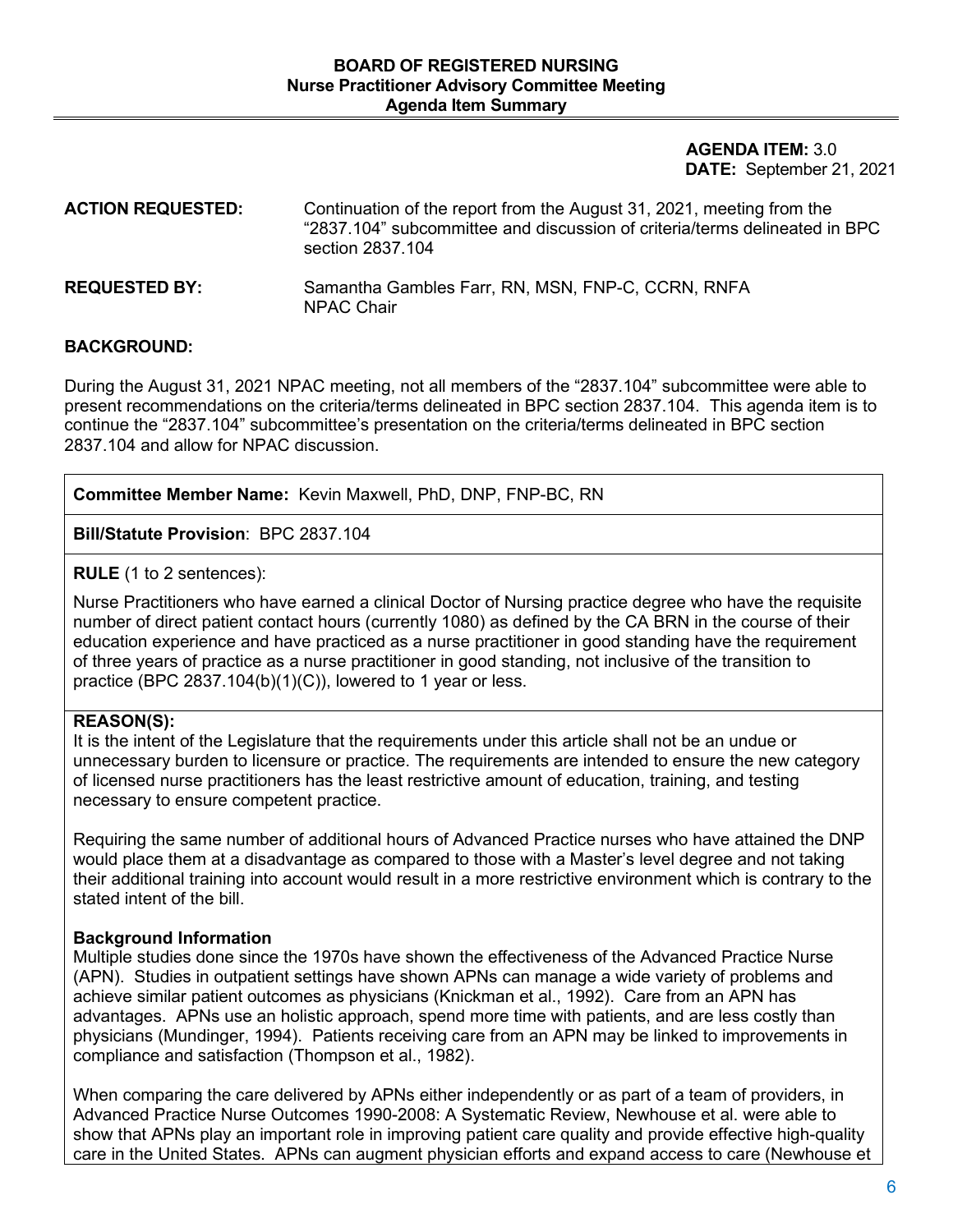al., 2011). Outcomes were similar and in some instances they were better when APN's were involved versus care provided by physicians alone. (Newhouse et al., 2011). APNs have a commitment to building healthier communities with expertise and a skill set geared toward health promotion and teaching which is tailored to patient traits, living situation, and community health (Flynn, B.C., 1997).

As part of the VA's evidence-based synthesis program, a review was conducted investigating the quality of care provided by APNs. The team sought to examine studies comparing APN care versus physician care across multiple settings with the purpose of investigating the validity of the assertions that APN care and physician care are equivalent. Their findings support and reinforce the belief that there is no difference in outcomes across multiple settings, patient status, or mortality. Although the strength of the evidence was variable, findings state that it should not lead one to conclude additional randomized control trials would be necessary to support that APN care is comparable. Provider data routinely collected at the VA where independent APNs provide care should improve the accuracy of these assertions and be a better source of information (McCleery et al., 2011). APNs did not use more resources than physicians and provider type was not associated with elevated creatinine or blood pressures in patients with diabetes or hypertension. HbA1c was also not significantly different in VA patients with diabetes seen by APNs (McCleery et al., 2011). Further discussion of this review is detailed in the subheading "inpatient care" below.

Existing literature can be separated into four broad categories. Rural healthcare where there has been the greatest need for primary care providers, emergency/urgent care, inpatient settings, and occupational health care. Overall, the trend remains the same - NPs provide care that is equivalent to that of physicians.

#### Rural Healthcare

A systematic review of literature published between 1990-2009 conducted by Stanik-Hutt et al. which compares multiple outcome measures between APNs and MDs found similar outcomes for health status, functional status, lipid management, glucose management, blood pressure control and satisfaction. Mortality, ED visits and hospitalization rates were similar between the two groups of providers (Stanik-Hutt et al., 2013). Spetz et al. (2017) identified differences in practice patterns, with APNs comprising a larger and larger percentage of rural healthcare providers. Specifically, primary care services have been provided by 50,000 APNs according to the Agency for Healthcare Research & Quality as of 2010 (Agency for Healthcare Research and Quality (AHRQ), 2012).

#### Emergency Care

Multiple studies in the UK, Australia and the United States have explored the effectiveness and high quality of the care delivered by APNs in Emergency and Urgent care environments. Rural emergency departments are another venue seeing an increase in the number of practicing APNs. Roche et al. (2017) conducted a prospective longitudinal nested cohort study of rural emergency departments in Queensland, AU examining outcomes in patients presenting with chest pain seen by APNs vs physicians. No difference was found between groups lending support to the idea that APNs are effective and safe providers, delivering high levels of diagnostic accuracy in an acute care environment beyond simple presentations of minor illness and injury (Roche et al., 2017).

#### Inpatient Care

In hospital settings across the country, APNs typically function as part of multidisciplinary teams in collaboration with physicians (Naylor & Kurtzman, 2010). There are very few comparisons of outcomes among autonomous APNs and physicians (McCleery et al., 2011). The VHA Office of Quality, Safety, and Value commissioned the creation of an evidence brief to evaluate the most recent original studies examining health outcomes (McCleery et al., 2011). Past studies conducted in the 1970s demonstrated APNs' outcomes in primary care were comparable to those of physicians, namely the Burlington Randomized Trial of the Nurse Practitioner and the St. John's Randomized Trial of Care. Outcomes were similar (Sharples, 2002). Studies included in the evidence brief from the VHA include four controlled trials in urgent care settings, three controlled trials in primary care, and three observational studies. Across the studies examined, they found no difference in the four measures identified (health status, quality of life, mortality, and hospitalizations). In the VHA evidence brief, one study was held out as the best available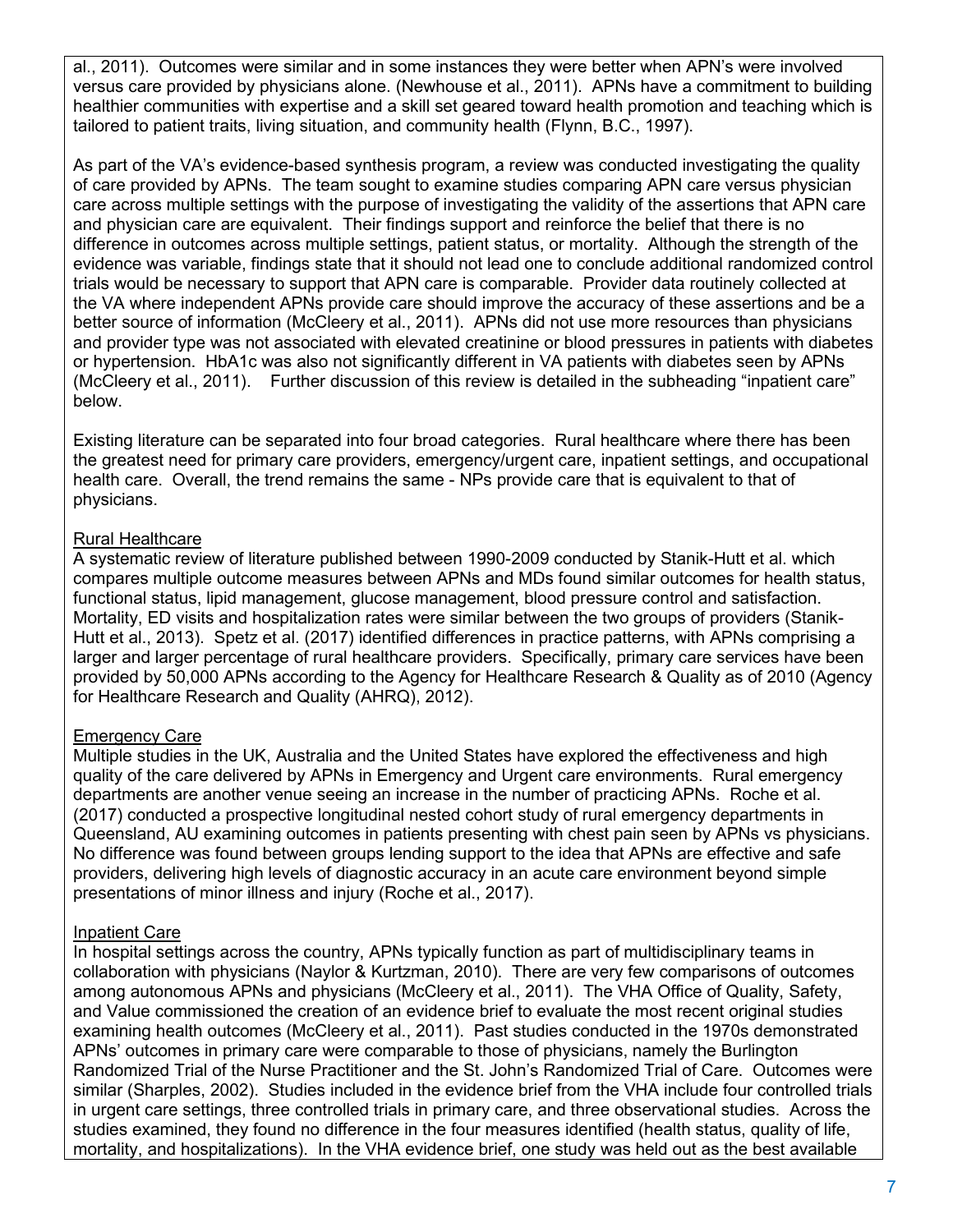evidence comparing relatively autonomous APNs and physician residents. Mundinger et al. (1994) examined the effectiveness of independent APNs caring for patients on an APN run ward compared to patients managed on a physician run ward. Scores on the Medical Outcomes Study Short-Form Health Survey (SF-36) found no difference between the physician scores or the APN scores (APN group 40.53; physician group 40.60; *p*=0.92) (Mundinger, 1994). Strengths of the Mundinger study include the number of subjects (1,316), randomization, and APNs had the same ability to admit prescribe, consult, and refer, limitations of the study include 6 months duration, loss of randomization for follow up evaluation, and the data is now almost 25 years old (McCleery et al., 2011).

A similar study examined outcomes of patients in the inpatient setting where patients were randomized to an APN run ward and compared to a physician run ward in an academic teaching hospital. Once again, no statistically significant differences were identified between the two groups. APN and resident managed patients had similar outcomes (*p* >0.1) regarding resource utilization (length of stay, total charges, and ancillary charges), hospital costs (radiology, laboratory, respiratory therapy, and pharmacy), and rates of specialist consultation. Between the two groups, adverse event rates were similar. Of the patients returning home following hospitalization (90%), NPs arranged more home health services than physicians (*p*=0.046). None of the endpoints of this study showed a difference between the two groups (Pioro et al., 2001).

#### Occupational Healthcare

Occupational healthcare is another setting seeing an increase in the utilization of APNs as primary care providers, either in collaboration with or in place of physicians. There are a variety of roles for APNs in the occupational health setting. Primary care provider is a role that has been expanding since the American Association of Occupational Health Nurses (AAOHN) first commented on the developing opportunities in 1999. An updated report published in 2007, further reinforces the role of APN as primary care provider (AAOHN, n.d.). Of note, many of these studies were conducted when the DNP degree was in its infancy with few APN providers having a clinical doctorate. No studies have been identified comparing outcomes between master's trained APNs and DNPs. It is estimated that the doubling time of medical knowledge in 1950 was 50 years; in 1980, 7 years; and in 2010, 3.5 years. In 2020 it is projected to be 0.2 years—just 73 days (Densen, 2011). DNP training and education focuses on the ability to critically review and assimilate current evidence and its application to practice. They are uniquely positioned in this regard. A brief review of training and educational rigor follow.

#### DNP training hours from AACN

In many institutions, advanced practice registered nurses (APRNs), including Nurse Practitioners, Clinical Nurse Specialists, Certified Nurse-Midwives, and Certified Registered Nurse Anesthetists, are prepared in master's-degree programs that often carry a credit load equivalent to doctoral degrees in the other health professions. AACN's position statement calls for educating APRNs and other nurses seeking top leadership/organizational roles in DNP programs.

DNP curricula build on traditional master's programs by providing education in evidence-based practice, quality improvement, and systems leadership, among other key areas.

The DNP is designed for nurses seeking a terminal degree in nursing practice and offers an alternative to research-focused doctoral programs. DNP-prepared nurses are well-equipped to fully implement the science developed by nurse researchers prepared in PhD, DNS, and other research-focused nursing doctorates.(*AACN Fact Sheet - DNP*, n.d.)

The eight DNP essentials prepare graduates to function at the highest level of clinical nursing expertise. The number of clinical hours required to be awarded a DNP in California is currently 1,080, roughly double the number of clinical hours a master's trained NP is required to complete. Taking this additional training into account helps to justify a reduction in the number of hours required for a DNP to fulfill the requirements of section 2837.104 of AB 890, which states in pertinent part:

(b)(1) The board shall issue a certificate to perform the functions specified in subdivision (c) of Section 2837.103 pursuant to that subdivision outside of the settings and organizations specified under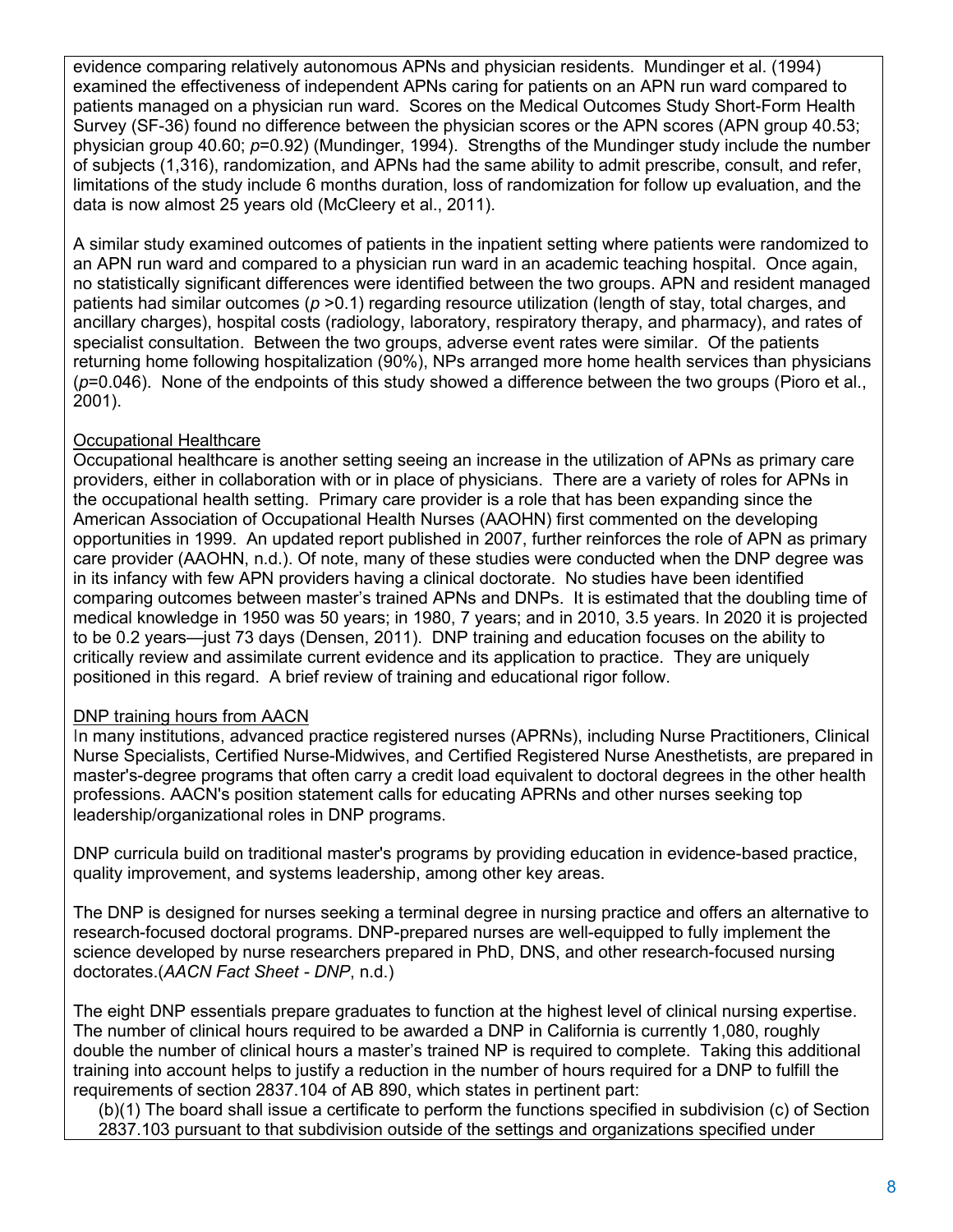subparagraphs (A) to (F), inclusive, of paragraph (2) of subdivision (a) of Section 2837.103, if the nurse practitioner satisfies all of the following requirements:

(C) Has practiced as a nurse practitioner in good standing for at least three years, not inclusive of the transition to practice required pursuant to subparagraph (D) of paragraph (1) of subdivision (a) of Section 2837.103. The board may, at its discretion, lower this requirement for a nurse practitioner holding a Doctorate of Nursing Practice degree (DNP) based on practice experience gained in the course of doctoral education experience.

#### **Committee Member Name:** Betha Schnelle, MBA, MPH

**Bill/Statute Provision**: BPC 2837.104

**RULE** (1 to 2 sentences):

Requirement for DNP to practice as a nurse practitioner in good standing for at least three years, not inclusive of the transition to practice required pursuant to subparagraph (D) of paragraph (1) of subdivision (a) of Section 2837.103.

#### **REASON(S):**

…

Based on my experience managing NPs and physicians, I have seen that worked clinical hours/experience are the critical component leading to quality of care and practitioner competence. There is a dearth of evidence/research to support a minimum number of clinical hours that would provide a baseline level of clinical competence to assume independence from physician supervision/presence (although there are multiple studies that do support the volume-outcome relationship in clinical procedural practice). Therefore, I default to the current bill language requiring an additional 3 years for section 2837.104 NPs to work in settings without physicians. In a comparable situation, many medical residencies more comparable to practices in which a DNP will be more likely to work including family practice, internal medicine and pediatrics are generally 3 years in length on top pf the 6,000 hours of medical school clinical training. Therefore, using the medical residency as the model, I would recommend that DNPs be held to the bill's standard of clinical practice hours of 3 additional years or supervised clinical practice in good standing.

A DNP doctoral program may entail 500-600 additional clinical practice hours above the master's level NP. I would recommend that these additional clinical hours obtained during the doctoral degree coursework may be applied to (deducted from) the total 3-year requirement of working in good standing. As the goal of the additional years is to achieve clinical competency to the degree that allows independence, I would also recommend that regulators look into the creation of a validated competency/skills test that may allow the DNP to waive out of the additional years of experience to achieve autonomy.

Special notes to consider:

Protocols – AB 890 requires independent DNP/NPs to adopt protocols for their practices. While not strictly a licensing issue, this is a critical piece to ensure quality and protect consumer safety. I highly recommend that standards be set for the adoption of protocols including a requirement for the standards to be peer reviewed, evidenced based, reviewed periodically, and based on the most current guidelines. I also recommend that audit systems be put in place to ensure adoption and maintenance of protocols.

Codification Contractual/Referral Relationship – Experience in managing supervisory relationships between advanced practice clinicians and physicians leads me to state that the lack of any specifications around the supervisory relationship renders the requirement useless. Since there are no standards or requirements for what is involved when a physician agrees to supervise a nurse practitioner, these relationships are often ones that largely exist "on paper" in order to meet the regulatory requirement, and provide no additional guarantees around quality assurance or consumer safety.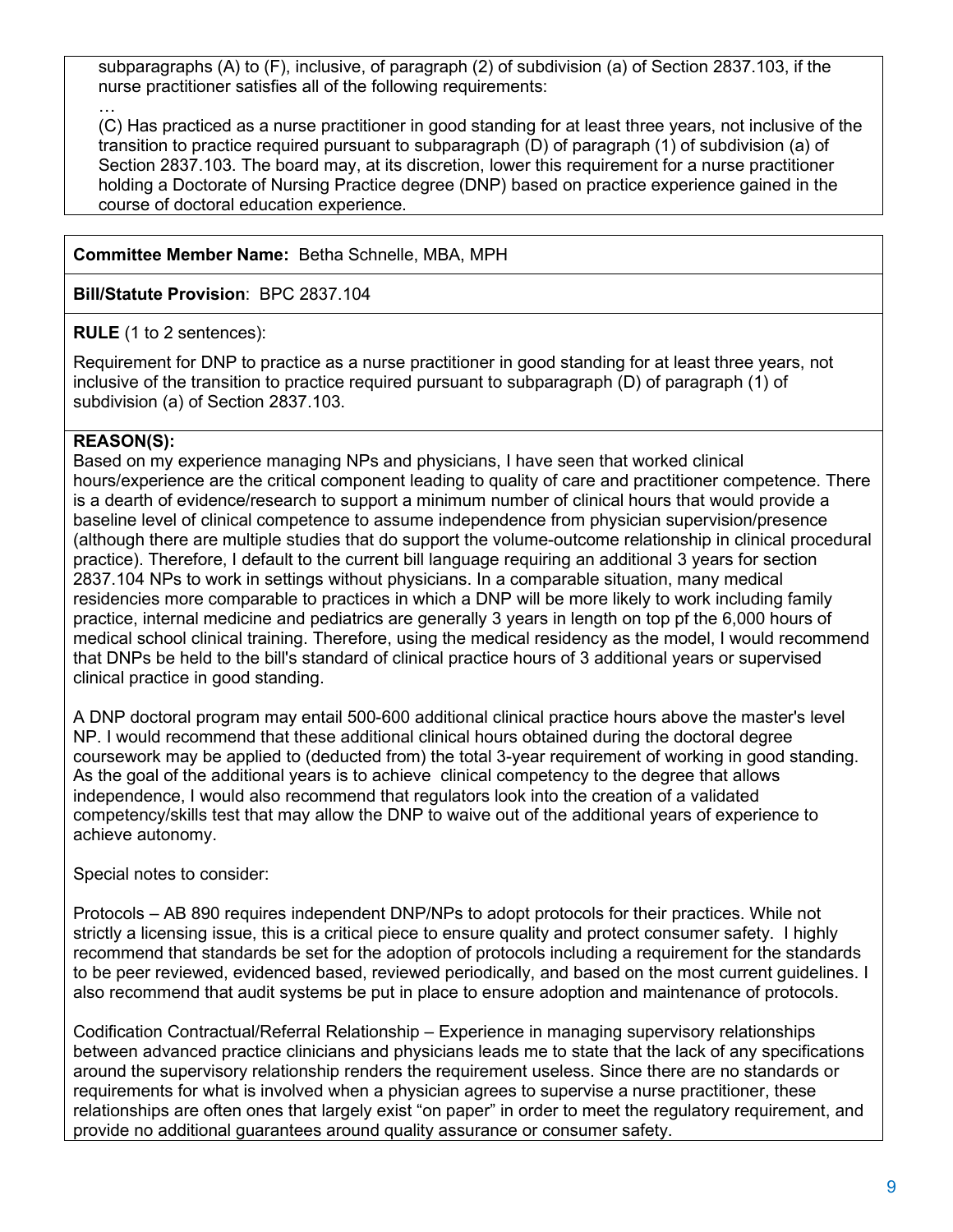While most clinicians operate/are employed in a larger system in which quality and performance management are inherent, section 2837.104 must contemplate the fully autonomous DNP/NP working in a solo setting. Therefore, I believe that a fully defined contractual relationship with a consulting physician is a critical piece of this bill that requires further clarification and codification.

Additional Studies – Perhaps one of the most challenging aspects of making recommendations around transition to practice relates to the lack of studies around quality and patient access once DNPs/NPs are fully independent. While there are a host of studies showing comparable quality and improved access to care from NPs compared to physicians, few are based on the model of a fully independent NP. Additionally, some studies found increases in unnecessary referrals and overprescribing in NP practices.

Due to the lack of evidence around quality and access outcomes in fully independent NP practices, I strongly recommend additional studies be conducted at regular intervals once NP/DNPs have transitioned to practice such that if quality or outcomes suffer, these standards set forth in AB 890 can be revisited. As several constituents voiced during the July NPAC meeting, this attention to quality and outcomes in NP/DNP driven practices is especially critical, as it is believed that these newly independent DNP/NPs will serve a disproportionate share of underserved/rural CA residents and we must not create a second-tier system for these patients as a matter of health equity and social justice.

#### **RESOURCES:**

[https://leginfo.legislature.ca.gov/faces/codes\\_displaySection.xhtml?lawCode=BPC&sectionNum=2837.104.](https://leginfo.legislature.ca.gov/faces/codes_displaySection.xhtml?lawCode=BPC§ionNum=2837.104)

BPC section 2837.104:

(a) Beginning January 1, 2023, notwithstanding any other law, the following apply to a nurse practitioner who holds an active certification issued by the board pursuant to subdivision (b):

(1) The nurse practitioner may perform the functions specified in subdivision (c) of Section 2837.103 pursuant to that subdivision outside of the settings or organizations specified under subparagraphs (A) to (F), inclusive, of paragraph (2) of subdivision (a) of Section 2837.103.

(2) Subject to subdivision (f) and any applicable conflict of interest policies of the bylaws, the nurse practitioner shall be eligible for membership of an organized medical staff.

(3) Subject to subdivision (f) and any applicable conflict of interest policies of the bylaws, a nurse practitioner member may vote at meetings of the department to which nurse practitioners are assigned.

(b) (1) The board shall issue a certificate to perform the functions specified in subdivision (c) of Section 2837.103 pursuant to that subdivision outside of the settings and organizations specified under subparagraphs (A) to (F), inclusive, of paragraph (2) of subdivision (a) of Section 2837.103, if the nurse practitioner satisfies all of the following requirements:

(A) The nurse practitioner meets all of the requirements specified in paragraph (1) of subdivision (a) of Section 2837.103.

(B) Holds a valid and active license as a registered nurse in California and a master's degree in nursing or in a clinical field related to nursing or a doctoral degree in nursing.

(C) Has practiced as a nurse practitioner in good standing for at least three years, not inclusive of the transition to practice required pursuant to subparagraph (D) of paragraph (1) of subdivision (a) of Section 2837.103. The board may, at its discretion, lower this requirement for a nurse practitioner holding a Doctorate of Nursing Practice degree (DNP) based on practice experience gained in the course of doctoral education experience.

(2) The board may charge a fee in an amount sufficient to cover the reasonable regulatory cost of issuing the certificate.

(c) A nurse practitioner authorized to practice pursuant to this section shall comply with all of the following: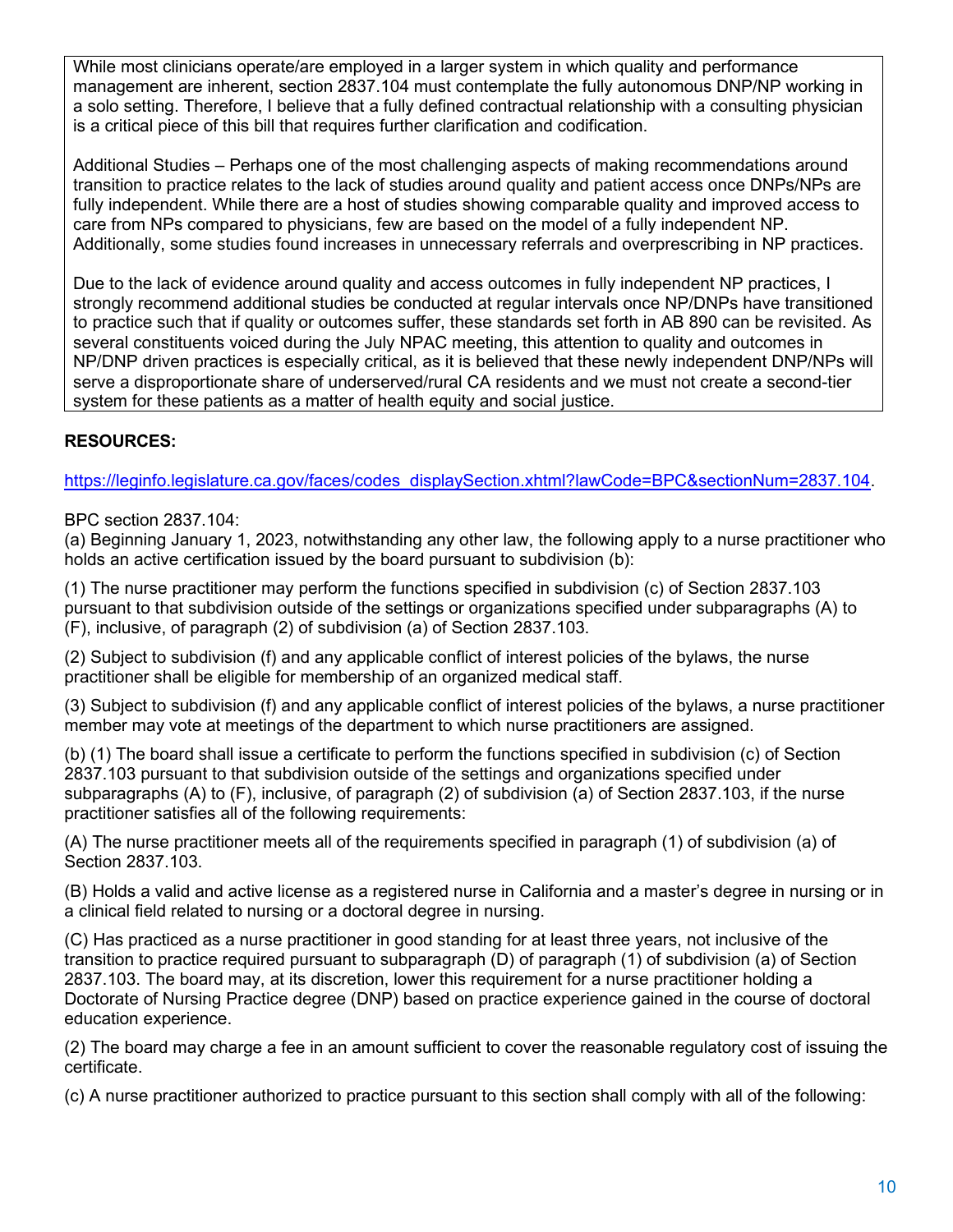(1) The nurse practitioner, consistent with applicable standards of care, shall not practice beyond the scope of their clinical and professional education and training, including specific areas of concentration and shall only practice within the limits of their knowledge and experience and national certification.

(2) The nurse practitioner shall consult and collaborate with other healing arts providers based on the clinical condition of the patient to whom health care is provided. Physician consultation shall be obtained as specified in the individual protocols and under the following circumstances:

(A) Emergent conditions requiring prompt medical intervention after initial stabilizing care has been started.

(B) Acute decompensation of patient situation.

(C) Problem which is not resolving as anticipated.

(D) History, physical, or lab findings inconsistent with the clinical perspective.

(E) Upon request of patient.

(3) The nurse practitioner shall establish a plan for referral of complex medical cases and emergencies to a physician and surgeon or other appropriate healing arts providers. The nurse practitioner shall have an identified referral plan specific to the practice area, that includes specific referral criteria. The referral plan shall address the following:

(A) Whenever situations arise which go beyond the competence, scope of practice, or experience of the nurse practitioner.

(B) Whenever patient conditions fail to respond to the management plan as anticipated.

(C) Any patient with acute decomposition or rare condition.

(D) Any patient conditions that do not fit the commonly accepted diagnostic pattern for a disease or disorder.

(E) All emergency situations after initial stabilizing care has been started.

(d) A nurse practitioner shall verbally inform all new patients in a language understandable to the patient that a nurse practitioner is not a physician and surgeon. For purposes of Spanish language speakers, the nurse practitioner shall use the standardized phrase "enfermera especializada."

(e) A nurse practitioner shall post a notice in a conspicuous location accessible to public view that the nurse practitioner is regulated by the Board of Registered Nursing. The notice shall include the board's telephone number and internet website where the nurse practitioner's license may be checked and complaints against the nurse practitioner may be made.

(f) A nurse practitioner practicing pursuant to this section shall maintain professional liability insurance appropriate for the practice setting.

(g) For purposes of this section, corporations and other artificial legal entities shall have no professional rights, privileges, or powers.

(h) Subdivision (g) shall not apply to a nurse practitioner if either of the following apply:

(1) The certificate issued pursuant to this section is inactive, surrendered, revoked, or otherwise restricted by the board.

(2) The nurse practitioner is employed pursuant to the exemptions under Section 2401.

#### **NEXT STEPS:**

**FISCAL IMPACT, IF ANY:** None

**PERSON(S) TO CONTACT:** McCaulie Feusahrens

Chief of the Licensing Division California Board of Registered Nursing [mccaulie.feusahrens@dca.ca.gov](mailto:mccaulie.feusahrens@dca.ca.gov)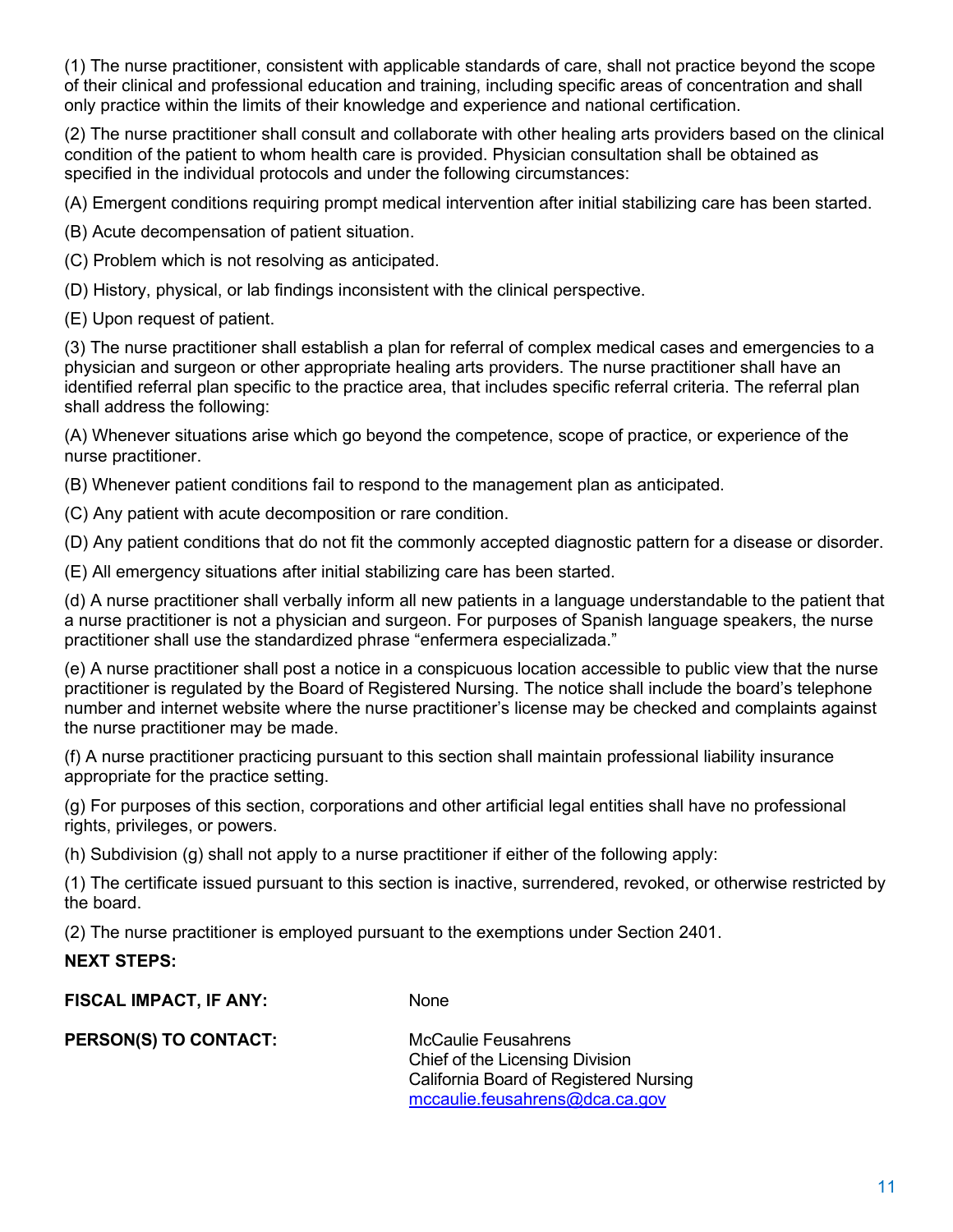

## Agenda Item 4.0

#### **Update from the Department of Consumer Affairs, Office of Professional Examination Services (OPES), regarding occupational analysis mandated under BPC section 2837.105 - Informational Only**